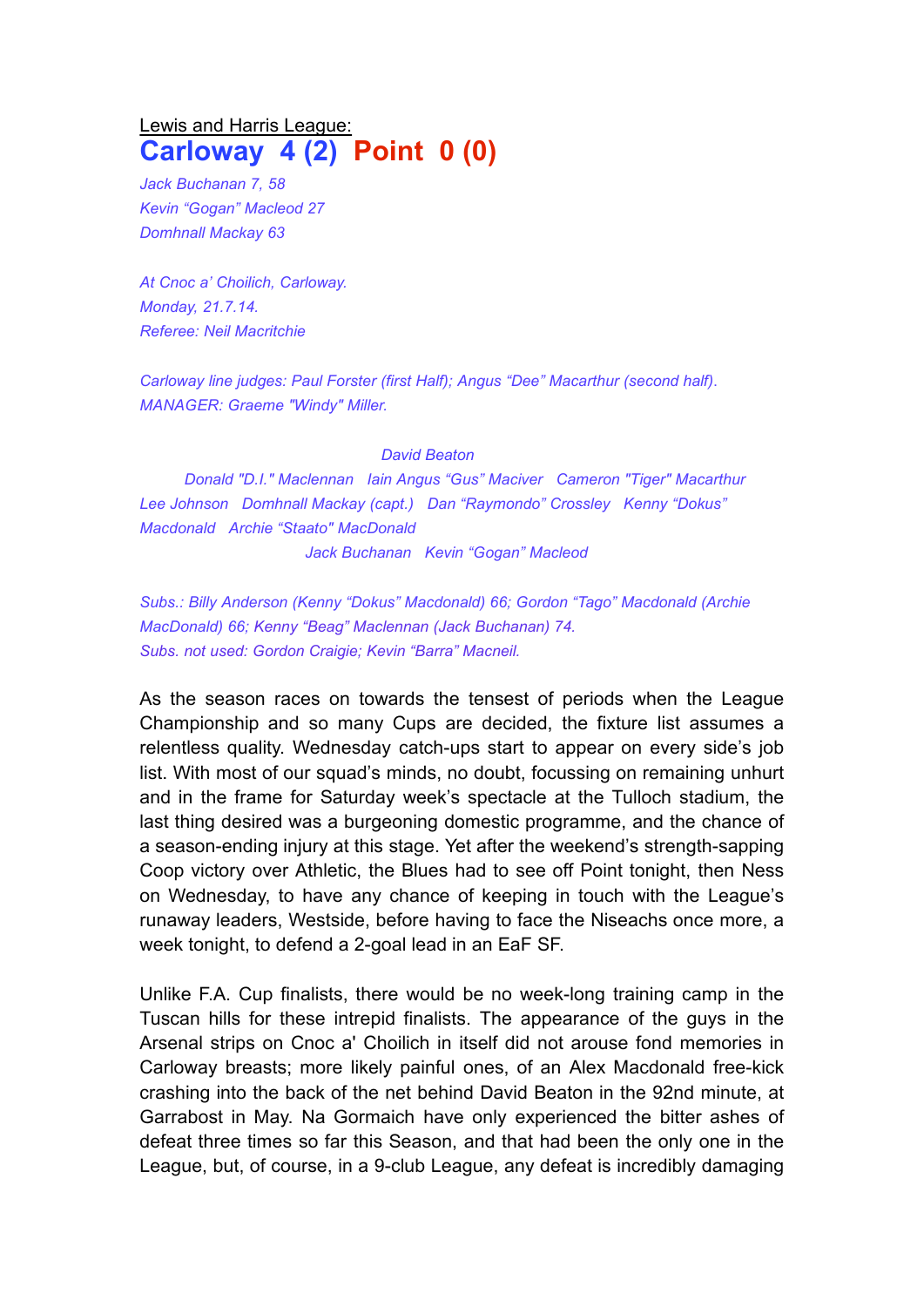to Championship hopes. Already, by early May, Carloway were a rung below the Siarachs on the Championship ladder. Better to remember the only other meeting this Season between the sides, a fortnight earlier at Garrabost in the ABC Round 1, when it was the Blues' turn to score an injury-time winner, courtesy of a Billy Anderson cracker.

Tonight, the line-up was similar to Saturday's, though "Windy" had indulged in a little fine-tuning. Josh Harris was still unfit, and "Squegg", injured on Saturday, was rested, and perhaps will be, right through to the HAC Cup Final, to allow his left leg to recover fully. Kenny "Dokus" Macdonald retreated to take his place in left midfield, and Kevin "Gogan" Macleod, whose quarterhour on Saturday was the spark-plug that ignited the engine against Athletic, formed the dream-team with Jack Buchanan. Phil Macleod had returned to sea, but Billy Anderson, unavailable on Saturday, returned on the bench, beside Gordon Craigie, Kevin "Barra" Macneil; Gordon "Tago" Macdonald, and, surprisingly, Kenny "Beag" Maclennan, back on the island.

Unfortunately, facing them in the opposition goal, was another returnee for a short time, Daniel Maclennan, arguably the best goalkeeper on Lewis when he is around. Other unwelcome visitors were a Rudhach front-line of Sam Macsween on the right, Mo Affah in the centre and Ally "Wally" Maciver on his left. Stuart Flower was missing, and ex-Siarach, Donald "Spike" Smith, captained from right midfield.

The weather continued cloud-less and wind-free, and the players were once more assured of another unpleasantly hot 90 minutes. As if to reverse the late, developing trend of slow openings, Carloway stormed forward from the whistle, and the Rudhachs struggled, at first, to counter. In 5 minutes Mackay won the ball in the centre, came forward, then from midway within the opposition half released Buchanan breaking right, but the window was narrow, and 12 metres from the bye-line, well-wide of Maclennan's left-hand post, he did well to fire a metre over the bar.

A minute later and the gung-ho approach of the Blues was almost caught napping as a cleared ball found Macsween moving into their half on the right, then releasing the ball forward diagonally towards the centre, where it was flicked onwards between retreating defenders to the unmarked "Wally", on the left edge of the box. He came forward, but deliberated too long, allowing Beaton to rush out to make himself big, then block Maciver's slip low to his left.

How crucial that missed opportunity proved to be was rubbed in a minute later, when a de Boer long ball left from Crossley in the centre circle found Buchanan trapping it expertly on the left touch-line, in line with the box. He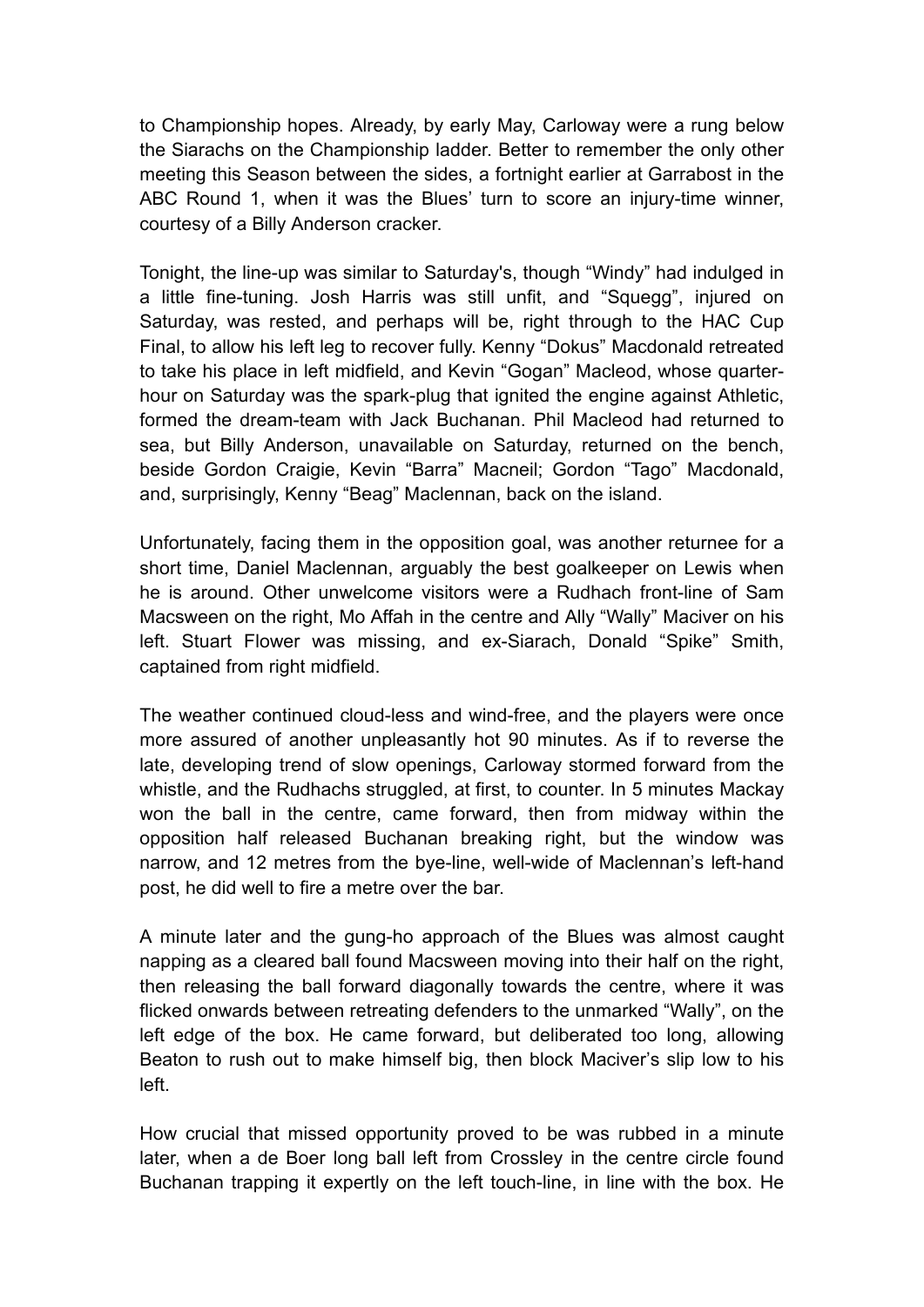checked square inwards, looked to continue, then whipped round unexpectedly, to slam a low daisy-cutter just inside the surprised keeper's right-hand post. What a beauty! (**1-0**) Hopefully, Raheem Sterling has a video of Jack's goals!

On 13 minutes a "Dokus" ball left from the centre line found Buchanan towards the left touch-line, midway within the Point half. He turned inwards again, this time running to his left towards the centre, then supplied "Gogan" square, in the centre. However, his fellow-striker could not get a clear hit on the ball, and his squeezed effort low to Maclennan's left hit the outside of the keeper's left-hand post and went wide.

Moments later, a similar ball, long out of the Rudhach central defence, found Macsween breaking into the centre into the Carloway half. He managed to outpace "Tiger" on the outside, but lost control moving into the right of the box, and a combination of "Gus" and "D.I." jointly frustrated him.

On 26 minutes the Blues confirmed their dominance when a "Tiger" tackle in central midfield, midway within his own half, allowed him to move forward to supply Johnson to the right, who then sent the golden splitter forward between the Point stoppers which exploited "Gogan's" explosive pace. He burst onwards, evading a red-card risking attempt to foul him, into the box, dummied the arriving Maclennan to his left, and stroked the ball home from 14 metres (**2-0**).

The show-boating began; the pace dropped, and the excitement abated. In 39 minutes a Carloway surge on the right allowed Johnson to send in a low cross, which was deflected outwards to "Gogan", 12 metres from goal. He shaped to shoot, then flicked the ball square left to Mackay by the other post but his quick-fire poke went a metre past the post.

As the half closed, Point had two reasonable chances to reduce the deficit. A breaking ball came out of defence to Affah, midway within the Blues' half, and he immediately played it on sharp diagonally left for his No.10 to break into the left of the box, but as he struggled to control the spinning ball, "D.I." and "Gus" jointly forced him wide. Moments later the same player was supplied by another through pass, 12 metres to Beaton's left, but as he deliberated, a crunching Maciver tackle whipped the ball away for a corner.

## **Half-time: Carloway 2 Point 0**

It had been a relatively low-key affair, with Carloway only stirring periodically into coercive action, and then it had been to exploit the explosive pace of Lee Johnson and their twin strikers through intelligent dispatch from Crossley,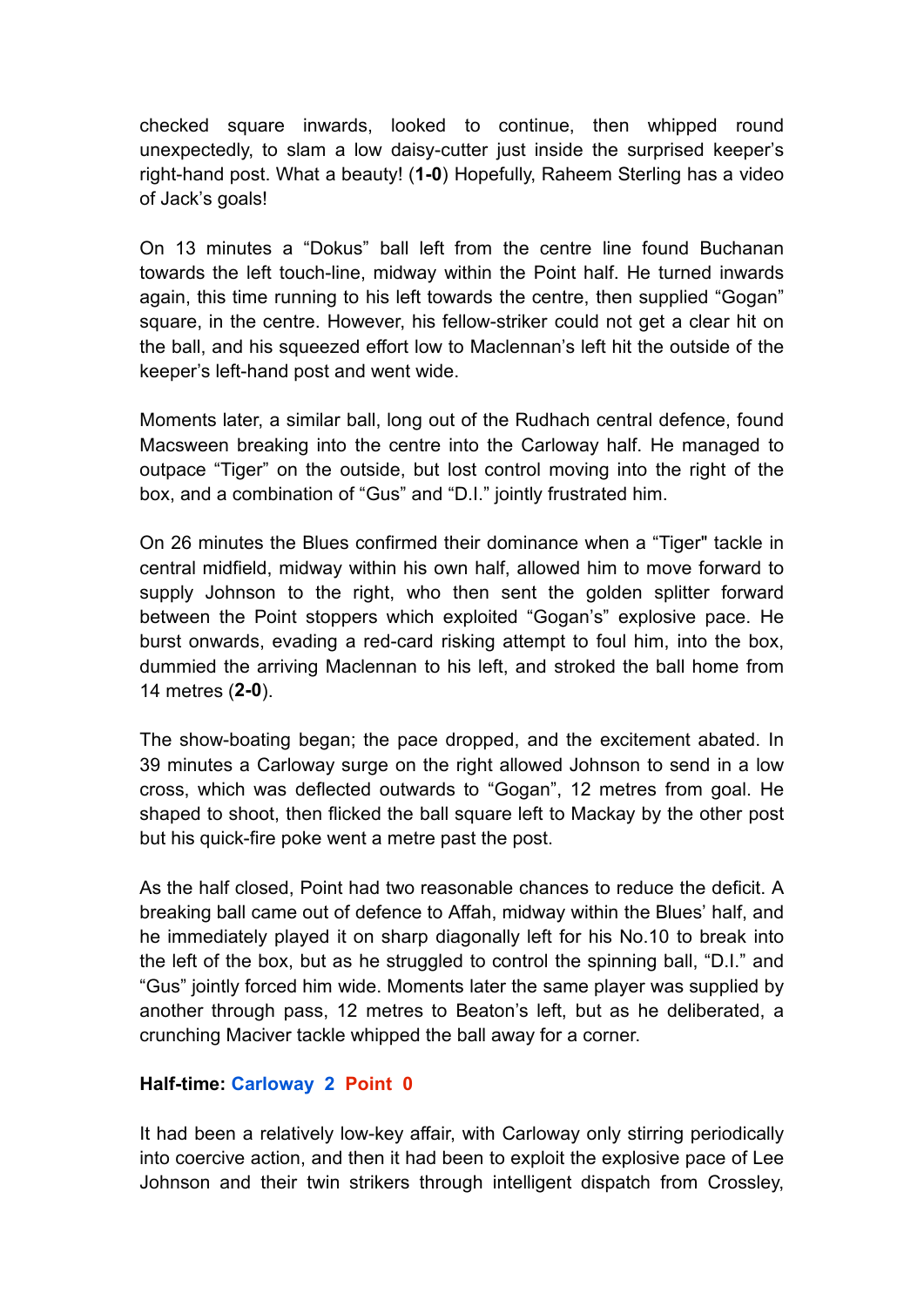Mackay, etc. Point's danger squad of Macsween, Affah, and "Wally" had rarely been seen, mainly due to the occasional intense pressure on their supply routes and defence, but had shown, when permitted, they were adept at assuming dangerous positions. Using such opportunities was another question, entirely.

Immediately a "Dokus" free-kick from 22 metres, out on the right, travelled over the wall to Maclennan's right, but was easily smothered. The next attack saw Crossley send Johnson shooting down the right touch-line, and his headhigh cross, 16 metres from the bye-line, was met by "Gogan" running along the line to meet it, but his head-flick went a metre wide of the far post.

However, in 52 minutes a reminder of the latent danger at the other end suddenly surfaced, when an Affah ball played in the breaking Macsween on the left, one-on-one on Beaton. The striker did not delay but Beaton reacted like quicksilver and the young ace's left-foot drive from 16 metres was blocked expertly by the rushing keeper's right foot.

Six minutes later the Rudhachs were once more left to rue a golden chance squandered. Ten metres from the right bye-line another Rory Delap special from Leigh Johnson was gathered, under pressure by the near post, by "Gogan", facing outwards. He somehow managed to turn, then squeeze the ball across goal where it evaded Mackay, broke onwards off a defender, and reached Buchanan by the far post. As Maclennan rushed across to block, the prize hit-man was his usual cool self, and placed the ball carefully to the keeper's left and inside the far post. So well-taken! (**3-0**).

Five minutes later the contest was effectively over. Playmaker Crossley once more supplied "Dokus" to his left, and he dragged the ball slowly along the left touchline, then checked 20 metres from the bye-line. As he moved inwards, he swung a low ball diagonally inwards towards Maclennan. The keeper seemed to have it, but it squirmed out of his arms leftwards. He managed to palm it onwards past "Gogan" but only to Mackay, who calmly stroked it home from 12 metres (**4-0**).

Na Gormaich now adopted the demeanour of "*Job done*", sinking back, allowing Point to come at them, then hitting on the break. In 68 minutes a Point free-kick, just inside the Carloway half on the right, was headed up and over by a couple of metres by Sean "Bayble". Two minutes later the Blues surged forward through the left, with Crossley and Anderson setting up "Gogan" to play the ball straight onwards to Buchanan on the left of the box. He checked right into the box, but his delightful flick with the outside of his right foot, heading over the keeper and high within the left junction of his bar and post, was read brilliantly by Maclennan and he flicked it away for a